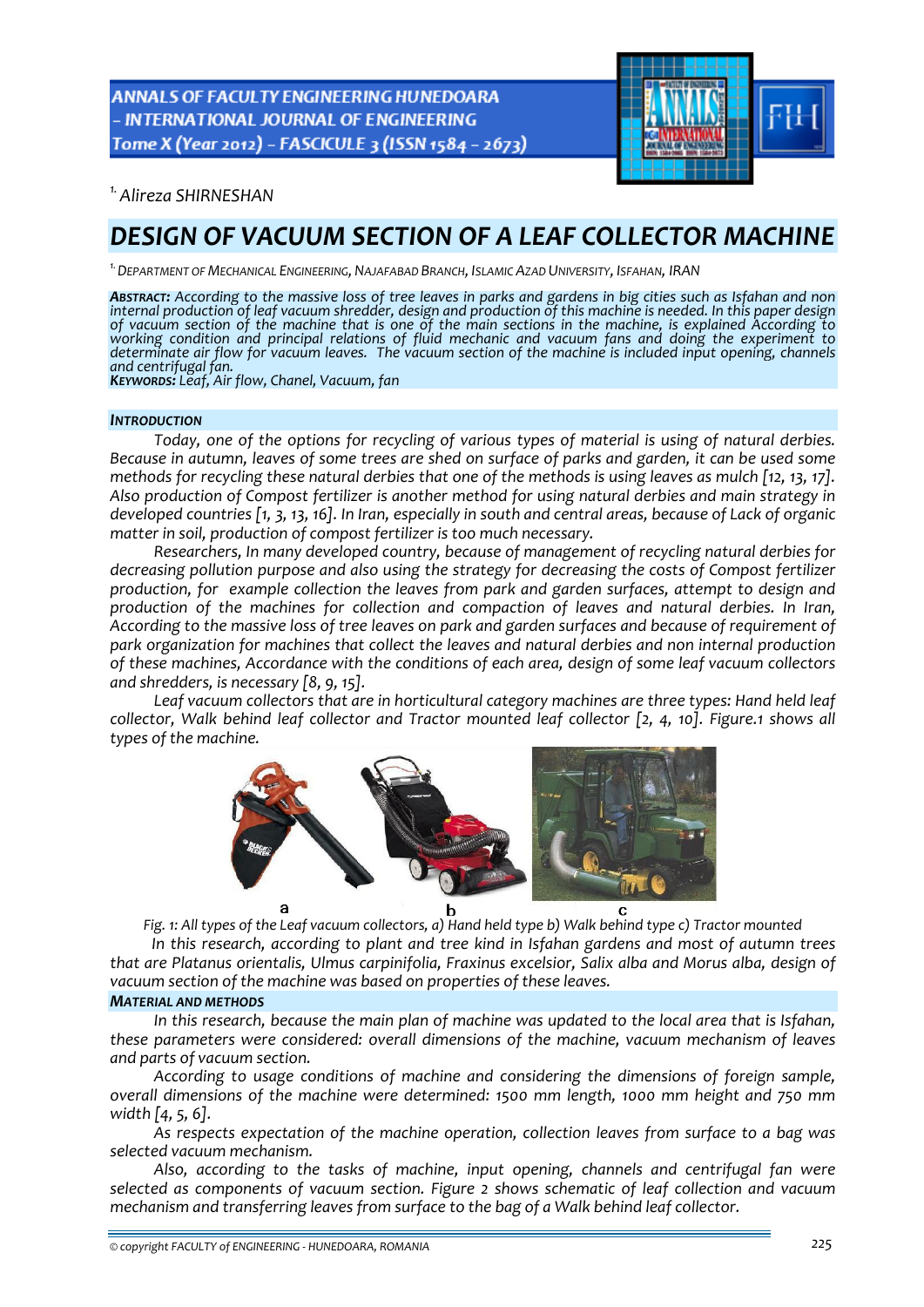

*Fig. 2: Schematic of leaf collection and vacuum mechanism of the machine*

#### *SELECTION AND DESIGN OF VACUUM FAN*

*Vacuum fan is the main part of the collector, so according to the foreign plan for vacuum leaves and all types of fan impellers and their applications; a centrifugal fan with radial impeller was selected for the machine [7, 18].* 

*To obtain the dimensions of head of the fan was needed, so because of low velocity and non‐compressible vacuum air, Bernoulli's equation was used between input opening and outlet points.* 

### *DETERMINATION OF DIMENSIONS OF INPUT OPENING, VACUUM CHANNELS*

*According to design of the machine, input opening, channels was considered as a completely continuous part, also as respects to design the centrifugal fan, plan of channels was considered as three bend parts, one part (45º) in input opening and two parts (90º) in outlet. Also input opening and vacuum channels were designed with rectangular section and input opening to the fan and outlet to the bag were designed with circular section. Figure 3 shows the plan.*



*Fig. 3: The plan of channels*

$$
H_F = Z_2 - Z_1 + \frac{p_2 - p_1}{\gamma} + \frac{{v_2}^2 - {v_1}^2}{2g} + h_m
$$
 (1)

*HF* : *fan head (m*)

 $z_1$  *and*  $z_2$ *: heads of input opening and outlet points (m)* 

*p1 and p2: pressure of input opening and outlet points (Pa)*

*v1 and v2: fluid flow speed of input opening and outlet points (ms‐<sup>1</sup> )*

*γ: density of the fluid (Nm‐<sup>3</sup> )*

*g: acceleration due to gravity (ms‐<sup>2</sup> )*

*hm: head of friction in junctions (m*)

*For determination of hm , Reynolds number should be obtained and also flow of vacuum air. So in this research and experimental test was applied to obtain flow of vacuum air. In the test a vacuum cleaner with four adjustable gates, a pipe (with diameter equal to diameter of collector channels) connected to vacuum cleaner and digital air flow meter was used. Because wet leave on park surface have more weight that dry leaves, the testing was conducted by leaves with 35% to 45% moisture* content of dry weight for five species of leaves. In the testing, the gate of air flow so was changed until the leaves were sucked to up and finally vacuum air flow obtained by digital air flow meter. Every test *was repeated three times.* 

*After determination of air flow that is needed for vacuum leaves, dimensions and Number of blades were obtained by equations (2) to (6) [7, 8]:*

$$
d_2 = \left(\sqrt{\frac{H_f \times g}{\eta}}\right) \times \left(\frac{60}{\pi \times n}\right)
$$
 (2)

$$
b_2 d_2 = b_1 d_1 \tag{3}
$$

$$
\frac{b_1}{d_2} = 0.4 \tag{4}
$$

$$
\frac{d_1}{d_2} = 0.6\tag{5}
$$

$$
Z = \frac{8.5}{1 - \frac{d_1}{d_2}}
$$
 (6)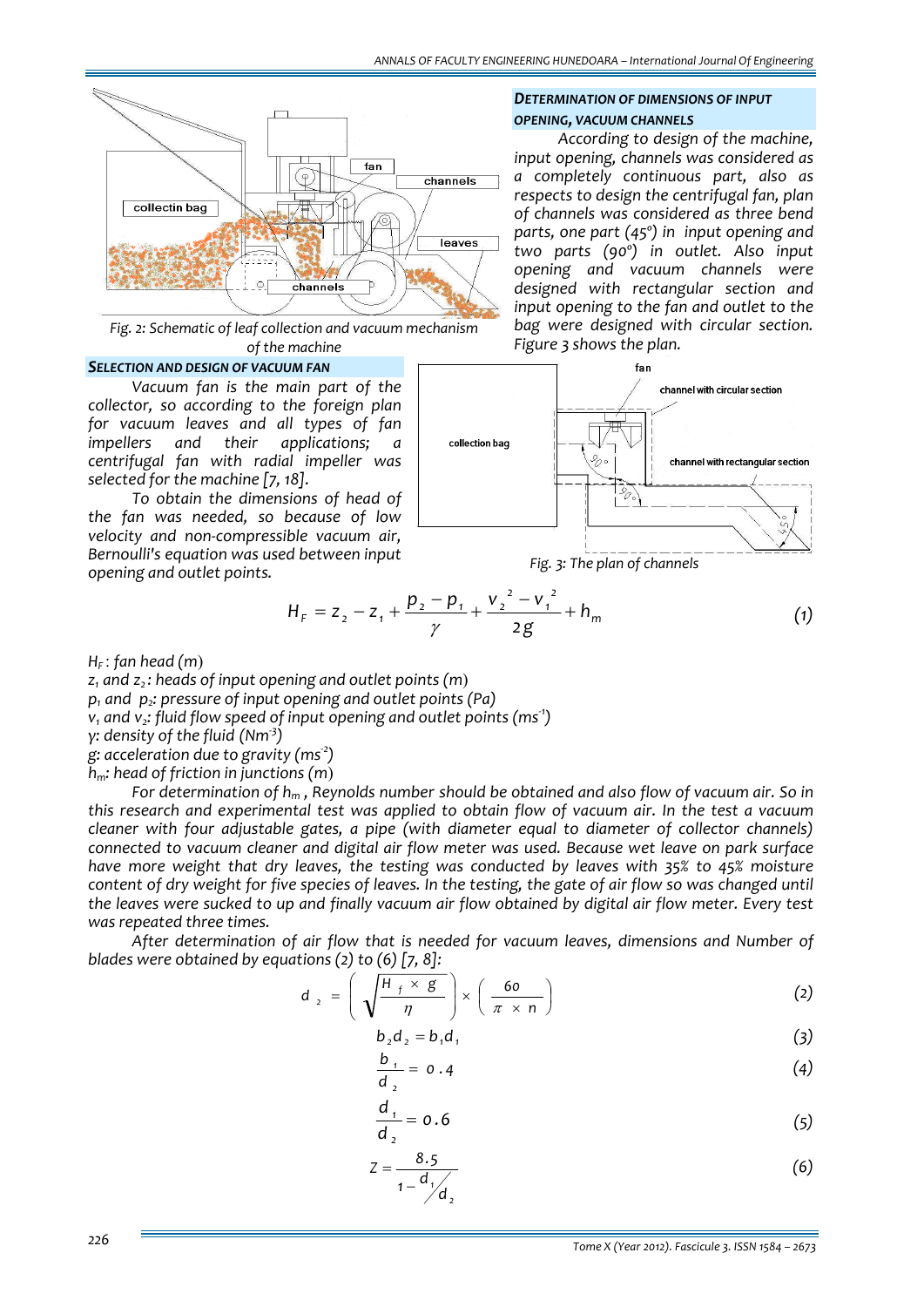

## *RESULTS AND DISCUSSION*

*According to the relations between in fluid mechanics, the dimensions of sections was considered* as 15 and 50 cm for length and width cross section for of rectangular sections and 23 cm for the *diameter of circle of circular sections [11]. Also length of channels for vacuum air was obtained according to the standard [11]. Figure 5 shows the dimensions completely.* 



*Fig. 5: Dimensions of channels*

*Also, Table 1 shows the flow of air suction that estimated in each experiment, the maximum flow* of air suction (1035 cubic feet per minute) for Morus alba leaves, considered in design. According to the *tests and calculation and considering a safety factor with amount two for centrifugal fan with radial* impeller, the fan height was calculated as 42.2 m [7, 14]. Also according to the fan height and the relations for centrifugal fan and considering rpm as 3000 for fan impeller and efficiency as 40% for the *fan, dimensions and quantity of fan impeller was Specified:* 

$$
d_2 = \left(\sqrt{\frac{42.2 \times 9.81}{0.4}}\right) \times \left(\frac{60}{\pi \times 3000}\right) = 0.2048 \text{ m} \approx 20.5 \text{Cm}
$$
  

$$
d_1 = 0.6 \times 20.5 = 12.3 \text{ Cm}
$$
  

$$
b_1 = 0.4 \times 20.5 = 8.2 \text{ Cm}
$$
  

$$
b_2 = 8.2 \times 0.6 = 4.92 \approx 5 \text{ Cm}
$$
  

$$
Z = \frac{8.5}{1 - 0.6} = 21.25 \approx 22
$$

| <b>Species</b>      | Air flow( $ft^3$ /min) test<br>No.1 | Air flow( $ft^3$ /min) test<br>No.2 | Air flow( $ft^3$ /min) test<br>No.3 |
|---------------------|-------------------------------------|-------------------------------------|-------------------------------------|
| Morus alba          | 960                                 | 1035                                | 850                                 |
| Platanus orientalis | 690                                 | 820                                 |                                     |
| Ulmus carpinifolia  | 550                                 | 535                                 | 640                                 |
| Salix alba          | 320                                 | 385                                 | 340                                 |
| Fraxinus excelsior  |                                     | 345                                 | 290                                 |

*Table 1: The Air flow for suction leaves in three times repetition* 

*Also according to quality, strength, ease of access and use of conventional St37 and St44 steels in the domestic industry, these steels were selected for channels and other vacuum component. CONCLUSIONS*

*Given the simplicity of the components considered in the design of the vacuum mechanism device for collection the leaves used in this study and convenient access to materials needed for construction and manufacturing in Iran, if the device is made, many problems.*

#### *REFERENCES*

- *[1.] Anonymous, 2006. A green guide to yard care, Small Business and Environmental Assistance Division, Texas Commission on Environmental Quality, Austin, and PP. 2‐5.*
- *[2.] Anonymous, 2008. Lawn and tractor collection system catalogue, John Deere Company, USA, http://www.johndeere.com.*